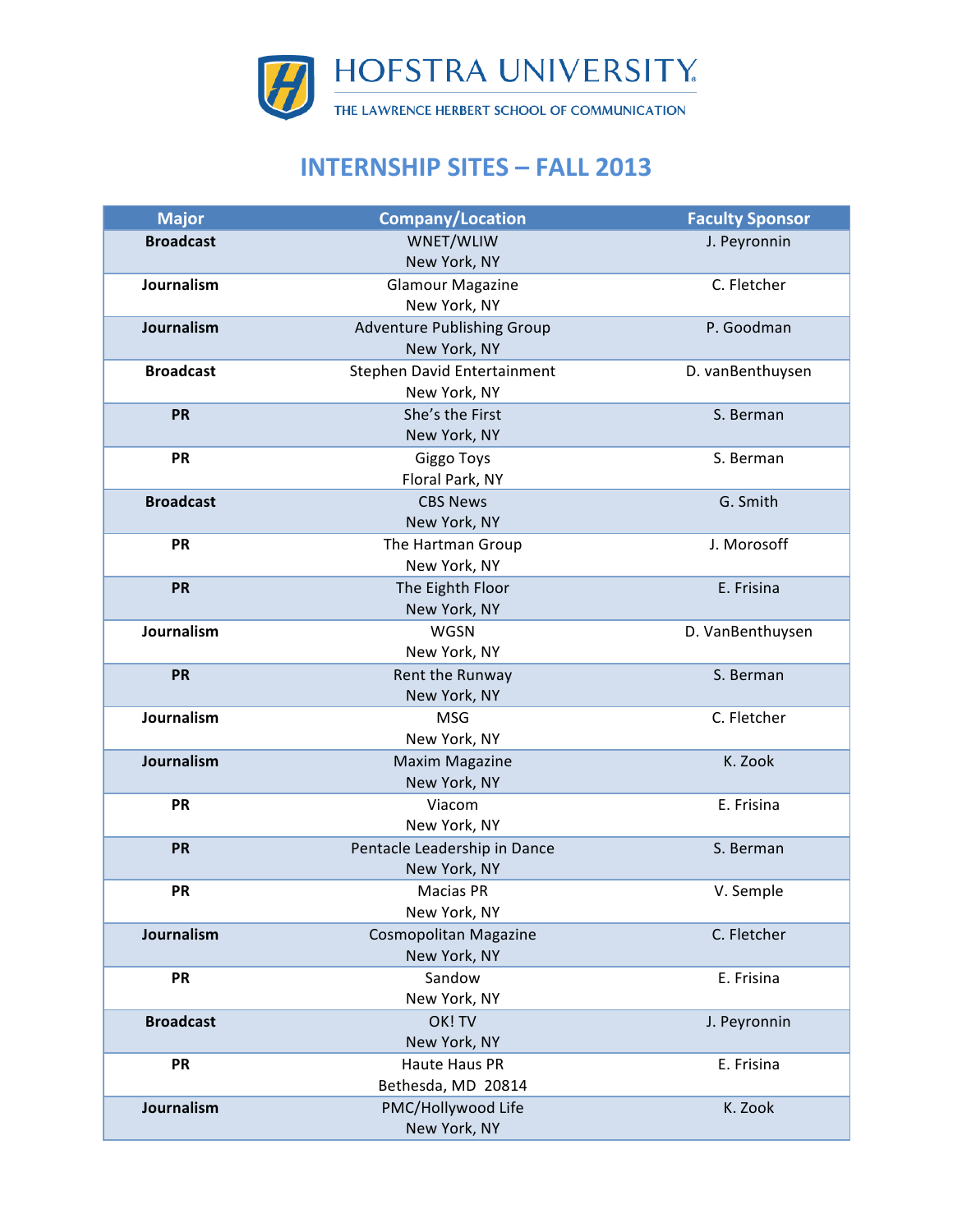| <b>PR</b>        | <b>Epic Records</b>                   | E. Frisina       |
|------------------|---------------------------------------|------------------|
|                  | New York, NY                          |                  |
| <b>PR</b>        | <b>Event Kings</b><br>Deer Park, NY   | E. Frisina       |
| <b>PR</b>        | Janine Just, Inc.                     | S. Berman        |
|                  | New York, NY                          |                  |
| Journalism       | L.I. Report (Hofstra U)               | G. Smith         |
|                  | Hempstead, NY                         |                  |
| Journalism       | News 12 Long Island                   | G. Smith         |
|                  | Woodbury, NY                          |                  |
| <b>PR</b>        | Eleven Seven Music                    | E. Frisina       |
|                  | New York, NY                          |                  |
| Journalism       | Fox News Channel                      | C. Fletcher      |
|                  | New York, NY                          |                  |
| Journalism       | News 12 Long Island                   | J. Cohen         |
|                  | Woodbury, NY                          |                  |
| Journalism       | L. I. Bride and Groom                 | C. Fletcher      |
|                  | Westbury, NY                          |                  |
| <b>PR</b>        | Rent the Runway                       | J. Morosoff      |
|                  | New York, NY                          |                  |
| <b>Broadcast</b> | WABC-TV                               | D. VanBenthuysen |
|                  | New York, NY 10023                    |                  |
| <b>PR</b>        | Lizzie Grubman PR                     | J. Morosoff      |
| <b>PR</b>        | New York, NY<br>I Do Public Relations |                  |
|                  | New York, NY                          | V. Semple        |
| <b>Broadcast</b> | <b>NBC Sports Group</b>               | J. Peyronnin     |
|                  | Stamford, CT                          |                  |
| <b>Broadcast</b> | New York 1                            | C. Fletcher      |
|                  | New York, NY                          |                  |
| PR               | <b>FilmBuff</b>                       | J. Morosoff      |
|                  | New York, NY                          |                  |
| Journalism       | Sirius XM                             | D. VanBenthuysen |
|                  | New York, NY                          |                  |
| Journalism       | Mashable                              | K. Fincham       |
|                  | New York, NY                          |                  |
| <b>PR</b>        | <b>Cloud Nove Events</b>              | J. Morosoff      |
|                  | Lindenhurst, NY 11757                 |                  |
| <b>PR</b>        | <b>TL Communications</b>              | V. Semple        |
|                  | New York, NY                          |                  |
| PR               | <b>Universal Music Group</b>          | S. Berman        |
|                  | New York, NY 10019                    |                  |
| <b>PR</b>        | <b>MAO Public Relations</b>           | V. Semple        |
|                  | New York, NY                          |                  |
| PR               | CooperKatz & Co.                      | J. Morosoff      |
|                  | New York, NY                          |                  |
| Journalism       | <b>Marie Claire</b><br>New York, NY   | C. Fletcher      |
| <b>MS</b>        | Clinton Foundation/CGI                | M.A. Allison     |
|                  | New York, NY                          |                  |
|                  |                                       |                  |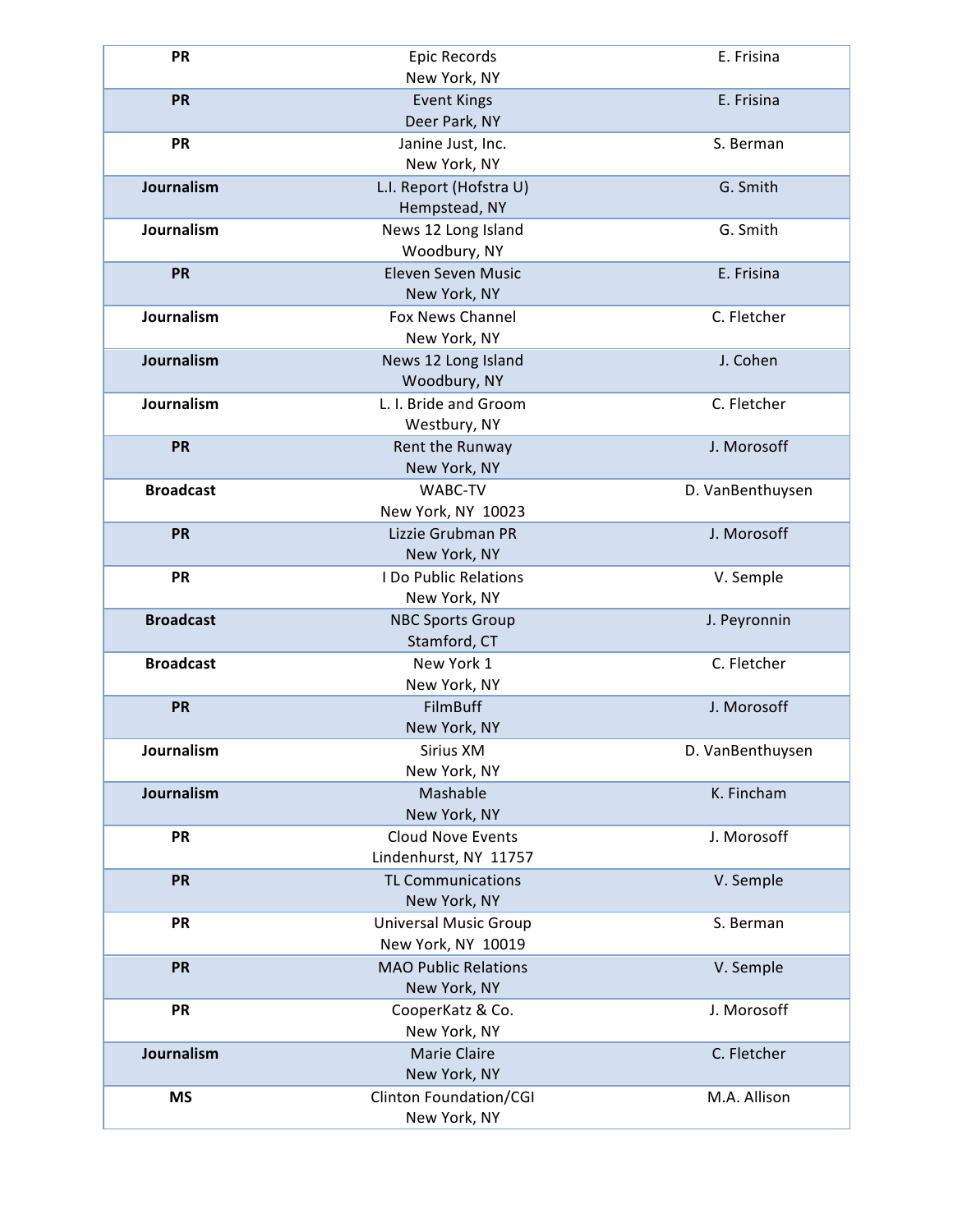| Journalism       | Mashable.com<br>New York, NY                         | P. Goodman       |
|------------------|------------------------------------------------------|------------------|
| Journalism       | Viacom - MTB NextMovie<br>New York, NY               | P. Goodman       |
| <b>Print</b>     | Spanfeller Media Group<br>New York, NY               | P. Goodman       |
| Journalism       | Xirius XM Radio<br>New York, NY                      | C. Fletcher      |
| Journalism       | The Celebrity Café.com<br>Oceanside, NY              | D. VanBenthuysen |
| PR               | <b>Skaneateles Music Festival</b><br>Skaneateles, NY | J. Morosoff      |
| <b>PR</b>        | Diane Terman PR<br>New York, NY                      | V. Semple        |
| <b>PR</b>        | Warner Bros. Records<br>New York, NY                 | E. Frisina       |
| <b>Broadcast</b> | <b>NBC Universal</b><br>Stamford, CT                 | P. Goodman       |
| <b>PR</b>        | Rodale, Inc.<br>New York, NY                         | E. Frisina       |
| <b>PR</b>        | <b>Relevance New York</b><br>New York, NY            | E. Frisina       |
| <b>PR</b>        | <b>WPIX</b><br>New York, NY                          | E. Frisina       |
| <b>PR</b>        | <b>DKC</b><br>New York, NY                           | S. Berman        |
| <b>PR</b>        | Lippe Taylor<br>New York, NY                         | E. Frisina       |
| <b>PR</b>        | <b>CBS Sports</b><br>New York, NY                    | S. Berman        |
| <b>PR</b>        | <b>New York Islanders</b><br>Uniondale, NY           | E. Frisina       |
| PR               | 360i<br>New York, NY                                 | S. Berman        |
| <b>PR</b>        | The Baddish Group<br>New York, NY                    | V. Semple        |
| PR               | The Dinex Group<br>New York, NY                      | V. Semple        |
| Journalism       | MTV.com<br>New York, NY                              | K. Zook          |
| <b>Broadcast</b> | Satellite EDM<br>Hoboken, NJ                         | K. Fincham       |
| <b>Broadcast</b> | Sirius XM Satellite Radio<br>New York, NY            | D. VanBenthuysen |
| Journalism       | TheCelebrityCafe.com<br>Oceanside, NY                | P. Goodman       |
| Journalism       | <b>Esquire Magazine</b><br>New York, NY              | D. VanBenthuysen |
| PR               | <b>Cyber PR</b><br>Brooklyn, NY                      | L. Bloom         |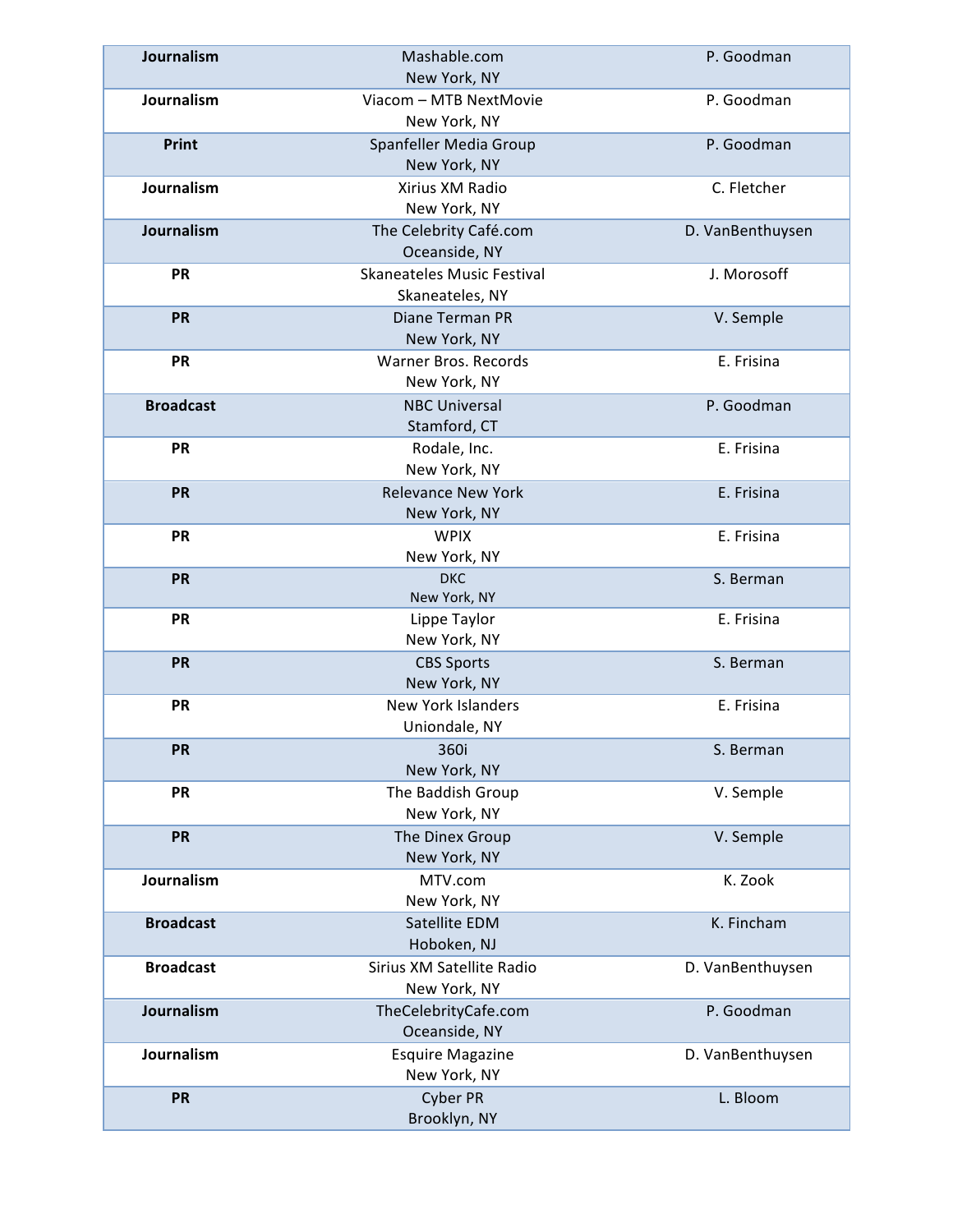

## **INTERNSHIP SITES - SPRING 2014**

| <b>Company Name</b>                       | <b>Location</b>   | <b>Intern's Major</b>       |
|-------------------------------------------|-------------------|-----------------------------|
| <b>ABC News</b>                           | New York, NY      | <b>Broadcast Journalism</b> |
| <b>ADA</b>                                | New York, NY      | PR                          |
| <b>Adventure Publishing Group</b>         | New York, NY      | Journalism                  |
| <b>Alvin Ailey American Dance Theater</b> | New York, NY      | PR.                         |
| <b>Ambitious Media</b>                    | New York, NY      | <b>Mass Media Studies</b>   |
| <b>Behrman Communications</b>             | New York, NY      | PR                          |
| <b>Birch Box</b>                          | New York, NY      | <b>PR</b>                   |
| <b>CBS News</b>                           | New York, NY      | Journalism                  |
| <b>CBS Sports Radio (3)</b>               | New York, NY      | <b>Broadcast Journalism</b> |
| Celebrity Café (2)                        | Oceanside, NY     | Journalism                  |
| <b>Charlie Rose</b>                       | New York, NY      | <b>Broadcast Journalism</b> |
| <b>City Harvest</b>                       | New York, NY      | PR                          |
| Corbett PR (2)                            | New York, NY      | PR                          |
| <b>Diane Terman PR</b>                    | New York, NY      | Journalism                  |
| <b>DeVries Global</b>                     | New York, NY      | PR                          |
| <b>Diffusion PR</b>                       | New York, NY      | PR                          |
| <b>The Eighth Floor</b>                   | New York, NY      | PR                          |
| Epic Records (2)                          | New York, NY      | PR                          |
| <b>Fair Media Council</b>                 | Bethpage, NY      | <b>PR</b>                   |
| Fox 5 WNYW                                | New York, NY      | <b>Broadcast Journalism</b> |
| <b>Fox News Channel (4)</b>               | New York, NY      | Journalism                  |
| Fresh Air Fund (2)                        | New York, NY      | PR                          |
| <b>Girl Scouts of Nassau County</b>       | Garden City, NY   | PR                          |
| <b>Good Housekeeping</b>                  | New York, NY      | Journalism                  |
| <b>Guest of a Guest</b>                   | New York, NY      | <b>Broadcast Journalism</b> |
| <b>Herald Community Newspapers</b>        | Garden City, NY   | Journalism                  |
| <b>Imagine Communications</b>             | New York, NY      | <b>PR</b>                   |
| <b>J Public Relations</b>                 | New York, NY      | PR                          |
| <b>Jamaica Bearings Group</b>             | New Hyde Park, NY | PR                          |
| Joonbug                                   | New York, NY      | PR                          |
| <b>KBC Media</b>                          | Haddonfield, NJ   | <b>PR</b>                   |
| <b>Krupp Group</b>                        | New York, NY      | PR                          |
| <b>Lincoln Center for Performing Arts</b> | New York, NY      | PR                          |
| Lionsgate                                 | New York, NY      | PR                          |
| Lippe Taylor (2)                          | New York, NY      | PR                          |
| LIVE from the NY Public Library           | New York, NY      | <b>Mass Media Studies</b>   |
| <b>Lively Productions</b>                 | New York, NY      | PR                          |
| <b>Long Islander News</b>                 | Huntington, NY    | Print Journalism            |
| <b>Madison Square Garden</b>              | New York, NY      | Journalism                  |